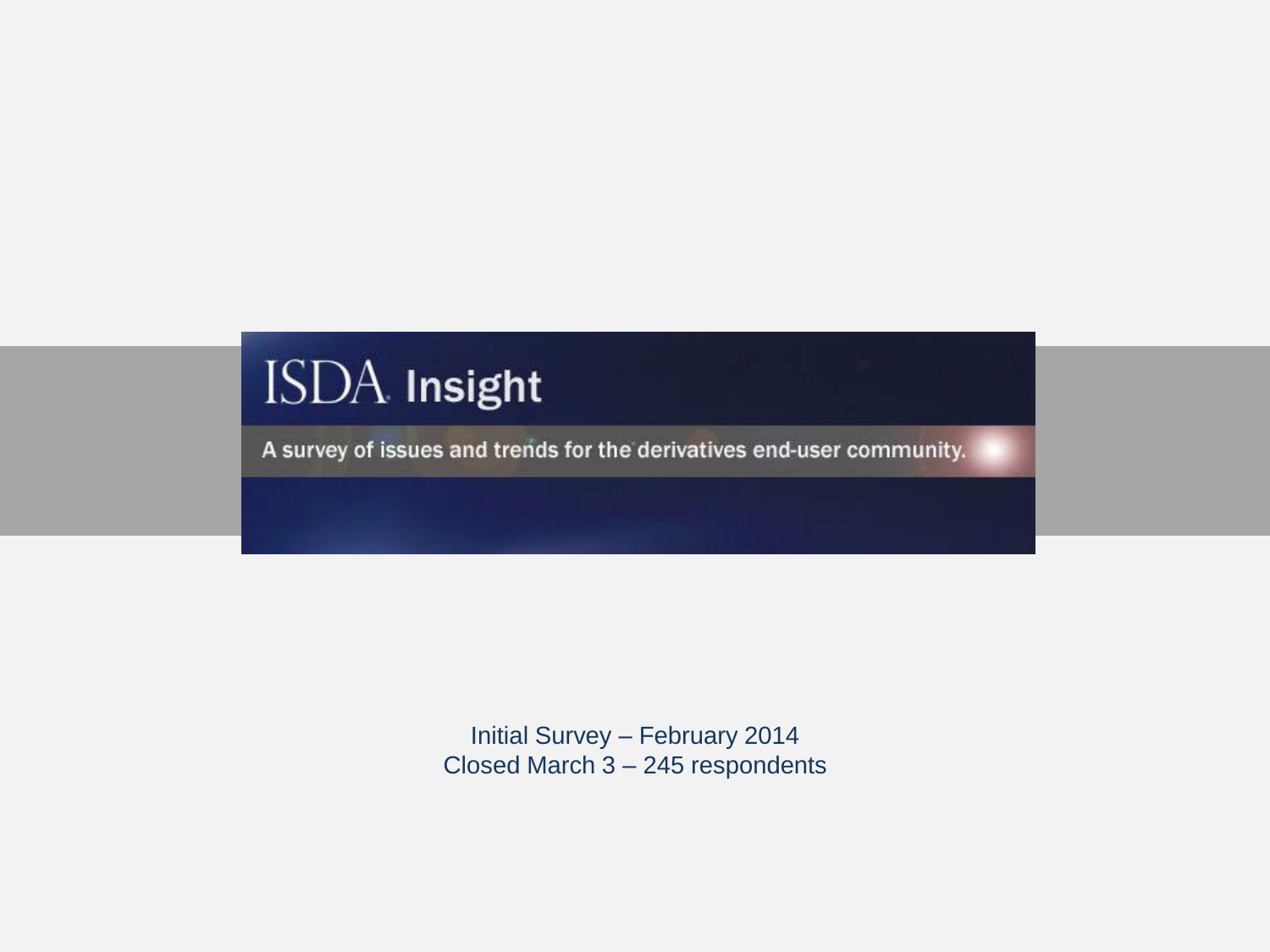# **2. How would you describe the organization for whom you work:**

| $\Box$ | 1 - Non-financial corporate                                                                           | 42.04% (103) | $\Box$ 2 - Financial institution (bank<br>end-user, insurer, finance<br>company) | 29.39% (72)  |
|--------|-------------------------------------------------------------------------------------------------------|--------------|----------------------------------------------------------------------------------|--------------|
|        | □ 3 - Asset manager (institutional<br>investment or mutual fund or<br>alternative investment manager) | 20.41% (50)  | $\Box$ 4 - Government / sovereign                                                | $3.27\%$ (8) |
| $\Box$ | 5 - Other (please specify)                                                                            | $4.9\%$ (12) |                                                                                  |              |

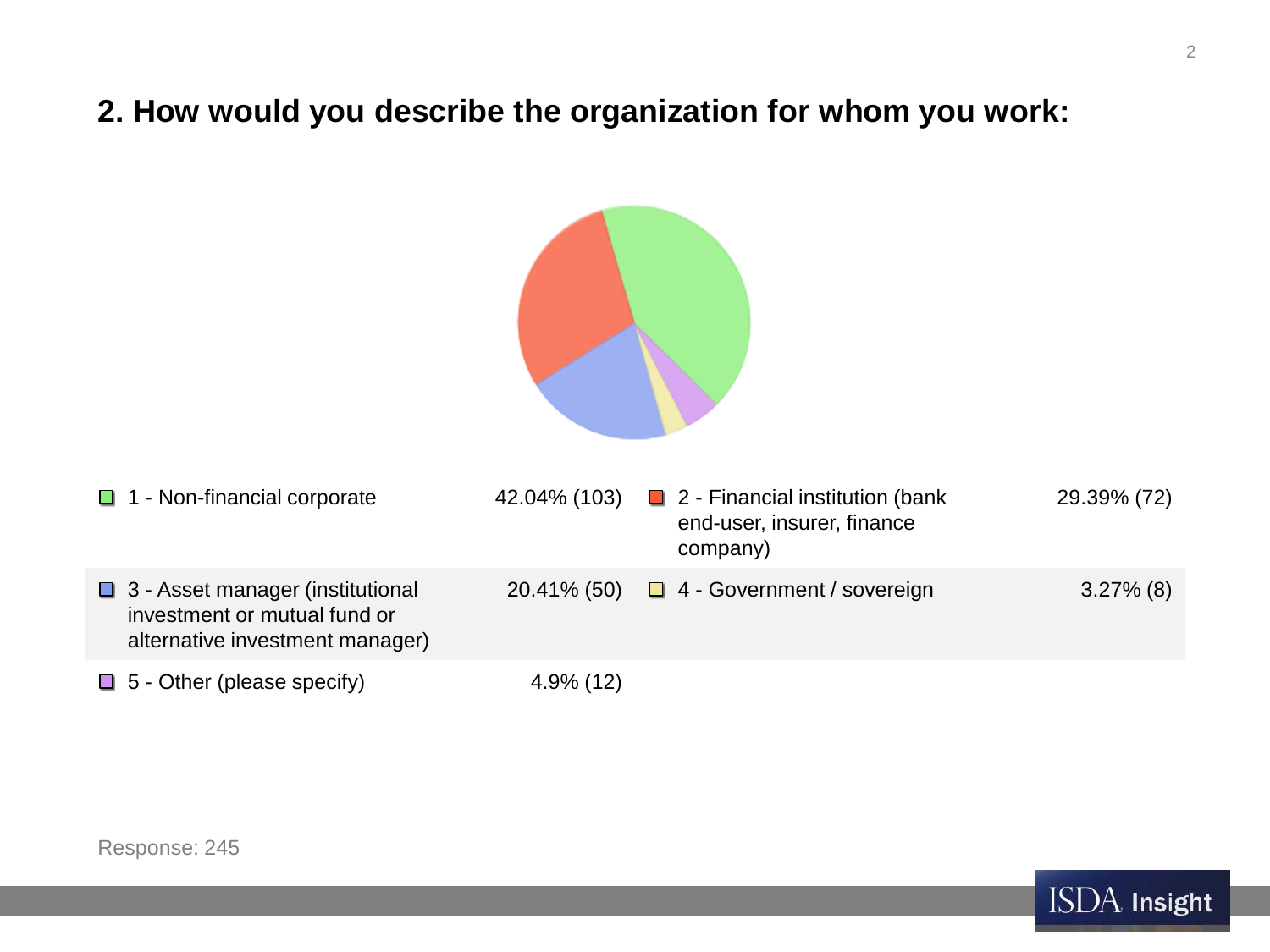# **3. The organization for whom I work is headquartered in:**



| 1 - United States of America  | 41.2% (101)  |
|-------------------------------|--------------|
| $\Box$ 2 - Continental Europe | 35.5% (87)   |
| $\Box$ 3 - United Kingdom     | $9.8\%$ (24) |
| $\Box$ 4 - Japan              | $3.7\%$ (9)  |
| $\Box$ 5- Other APAC          | $3.7\%$ (9)  |
| $\Box$ 6 - Canada             | $2.0\%$ (5)  |
| 7- Other                      | $4.1\%$ (10) |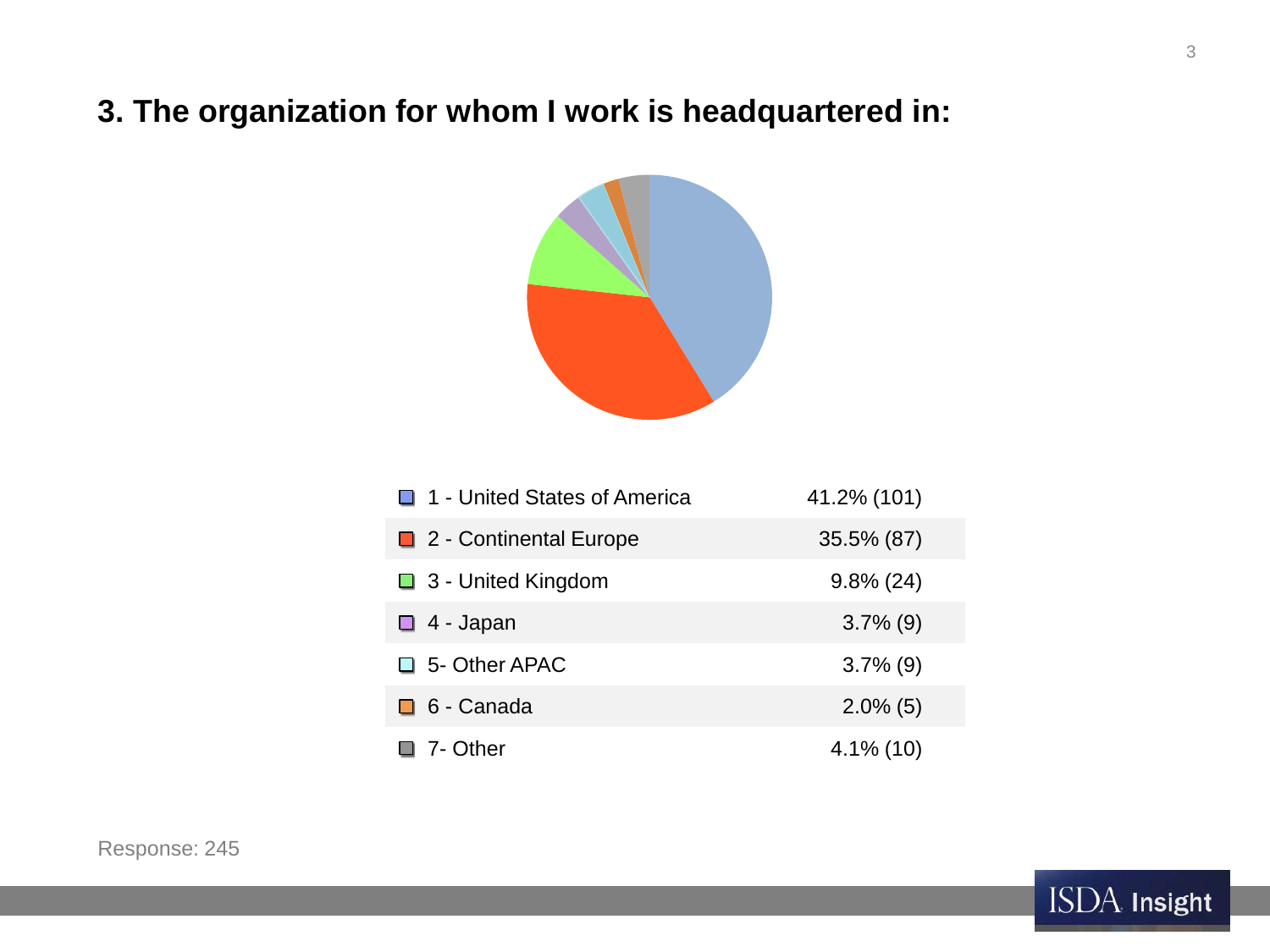**4. Do you agree or disagree that the financial system today is on a sounder footing than before the financial crisis?**



| $\Box$ 1 - Strongly agree        |              | $2.49\%$ (6) ■ 2 - Agree        | 57.26% (138) |
|----------------------------------|--------------|---------------------------------|--------------|
| $\Box$ 3 - Not sure / no opinion |              | 20.33% (49) $\Box$ 4 - Disagree | 16.6% (40)   |
| $\Box$ 5 - Strongly disagree     | $3.32\%$ (8) |                                 |              |

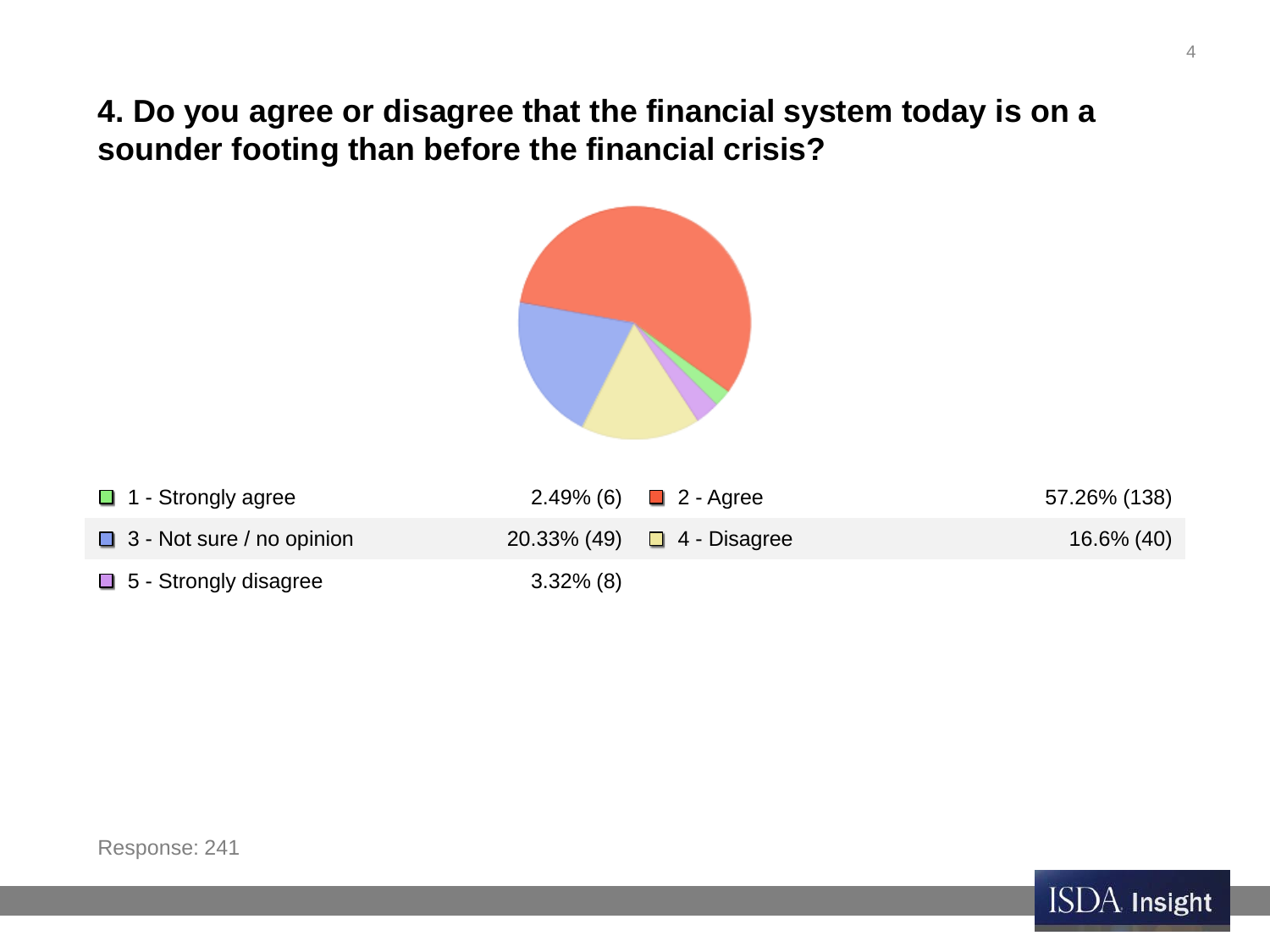# **5. How important are each of the following factors in enhancing the safety of the financial system:**



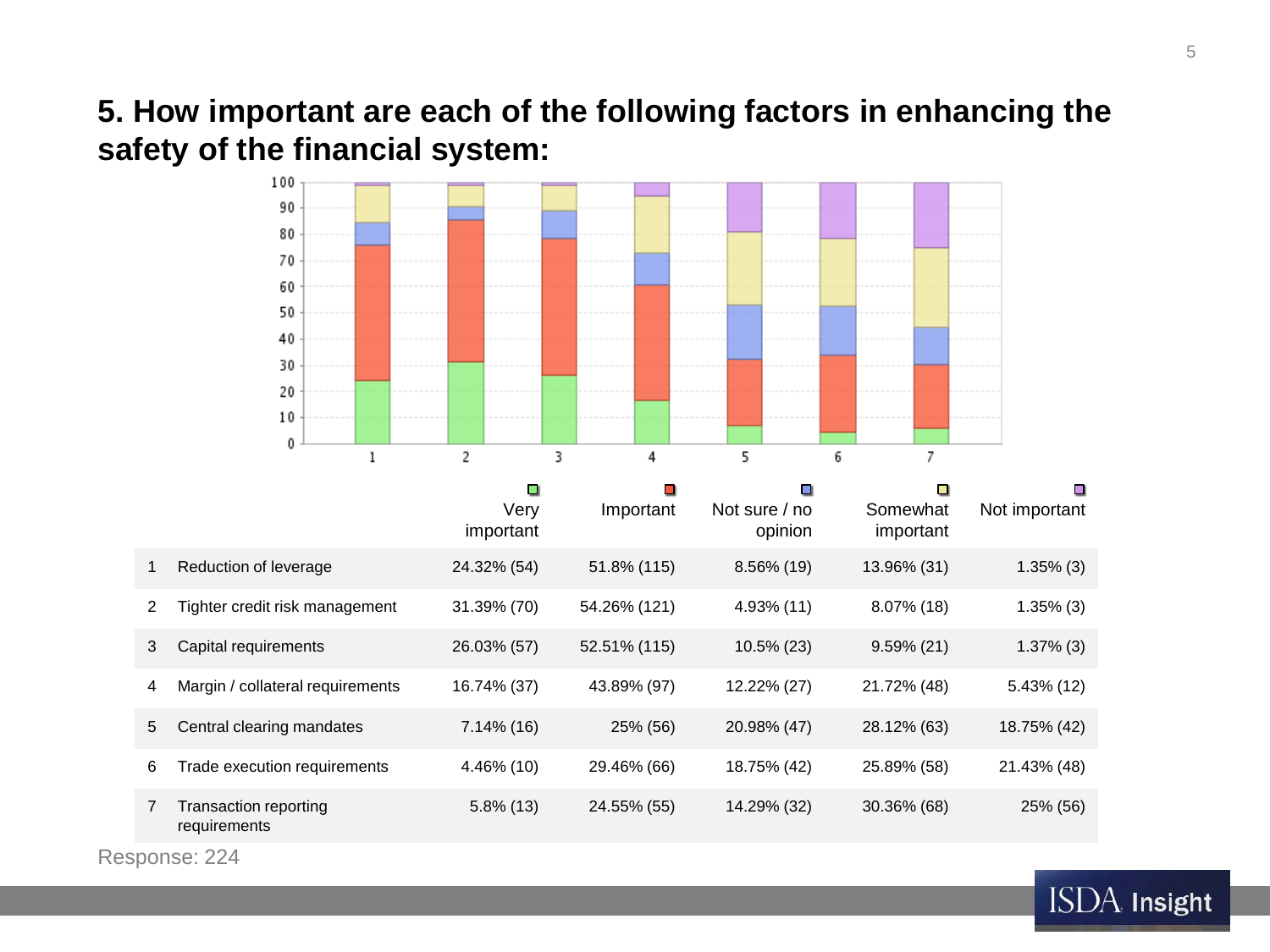**6. What kind of impact will the new electronic trade execution requirements for OTC derivatives in the US and Europe have on the following areas:**



|    |              | Positive impact | No impact   | Negative impact |
|----|--------------|-----------------|-------------|-----------------|
|    | Price        | 25.35% (55)     | 35.94% (78) | 38.71% (84)     |
|    | 2 Liquidity  | 20.83% (45)     | 43.06% (93) | 36.11% (78)     |
| 3. | Transparency | 74.19% (161)    | 18.89% (41) | $6.91\%$ (15)   |
|    | Ease of use  | 27.19% (59)     | 19.35% (42) | 53.46% (116)    |

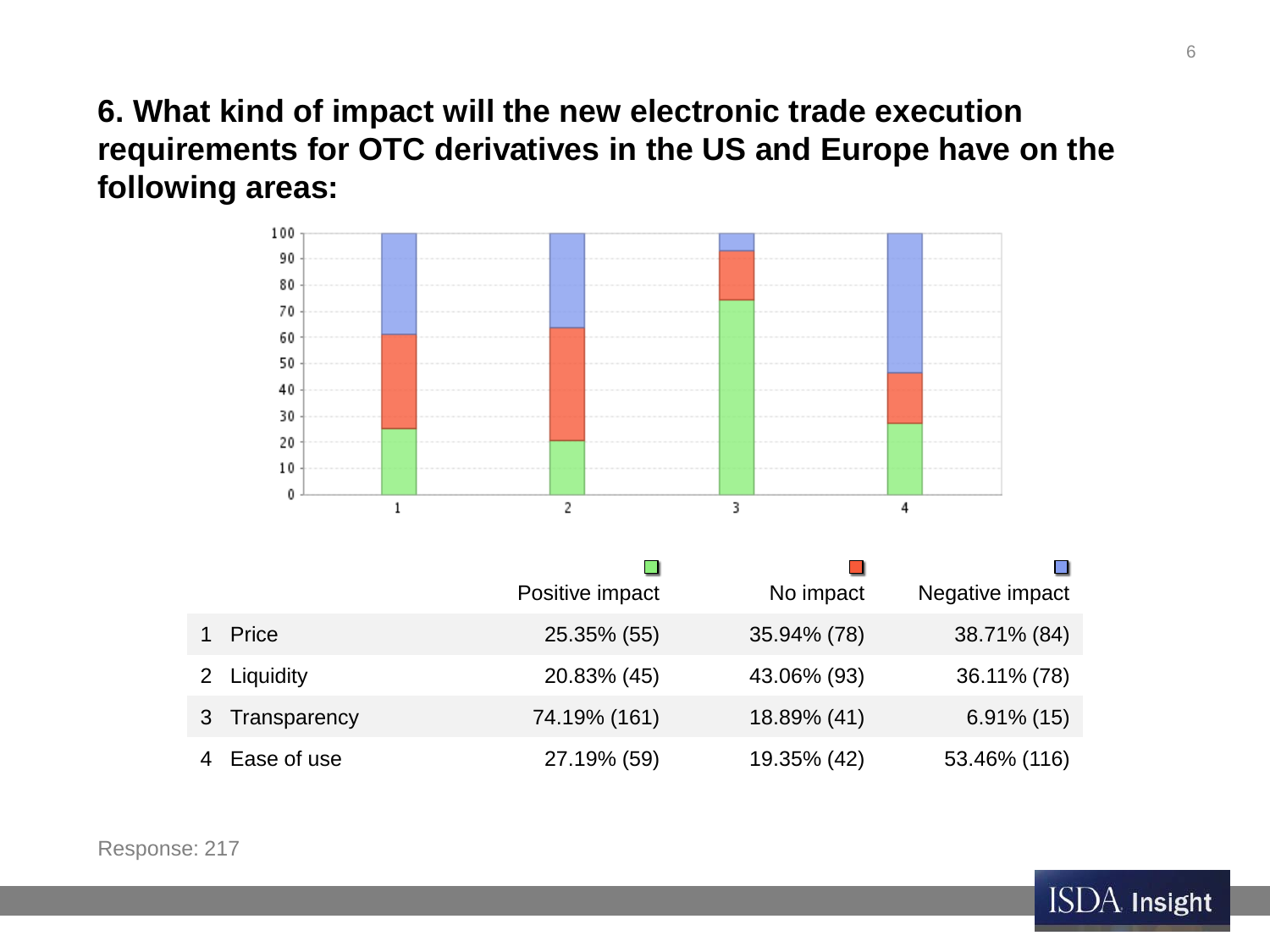# **7. How is the new financial landscape changing how your firm hedges risk (please select all that apply)?**



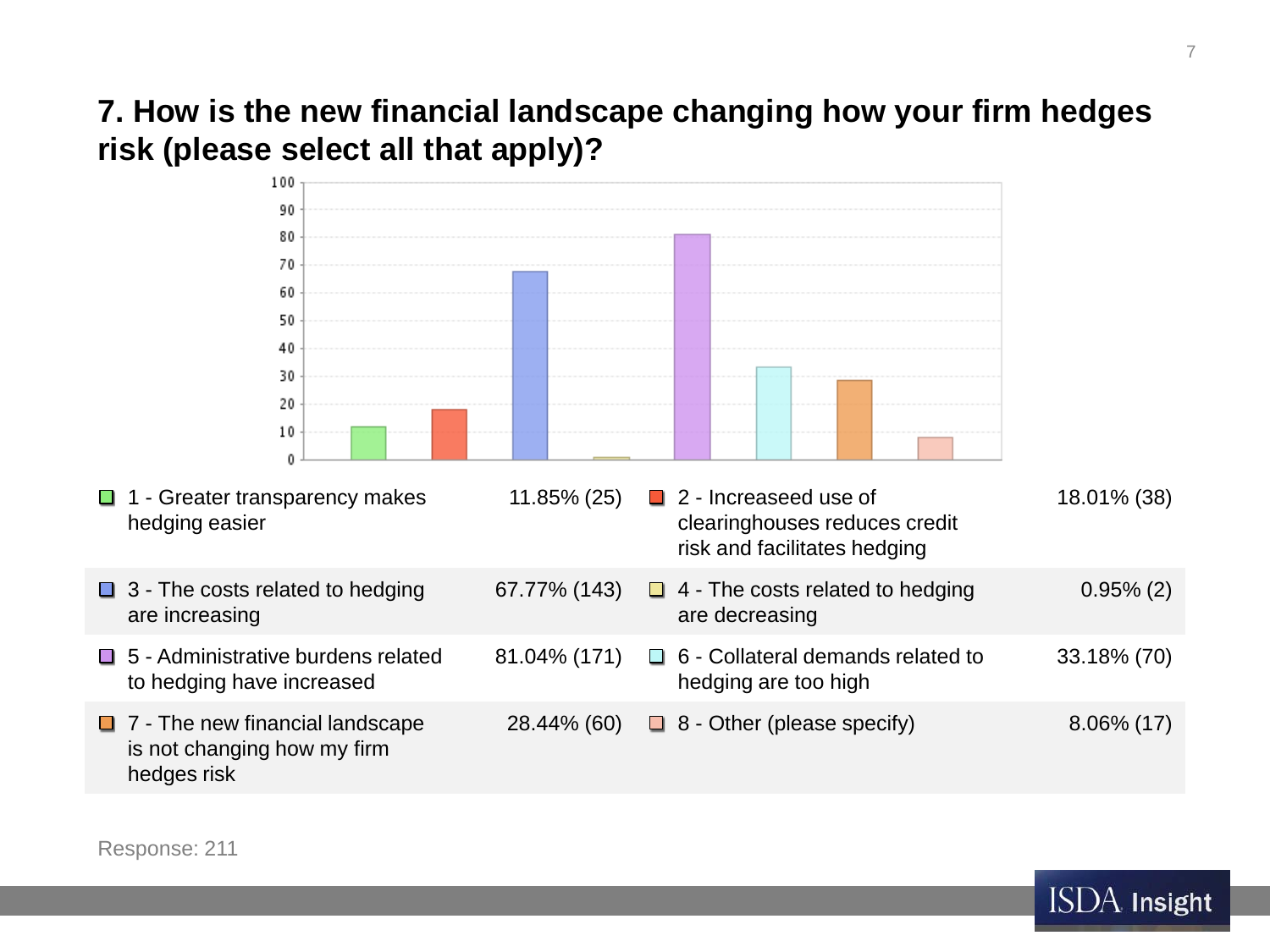**8. Do you agree or disagree that market fragmentation is occurring along geographic lines as a result of the regulatory framework that is being put into place in key jurisdictions?**



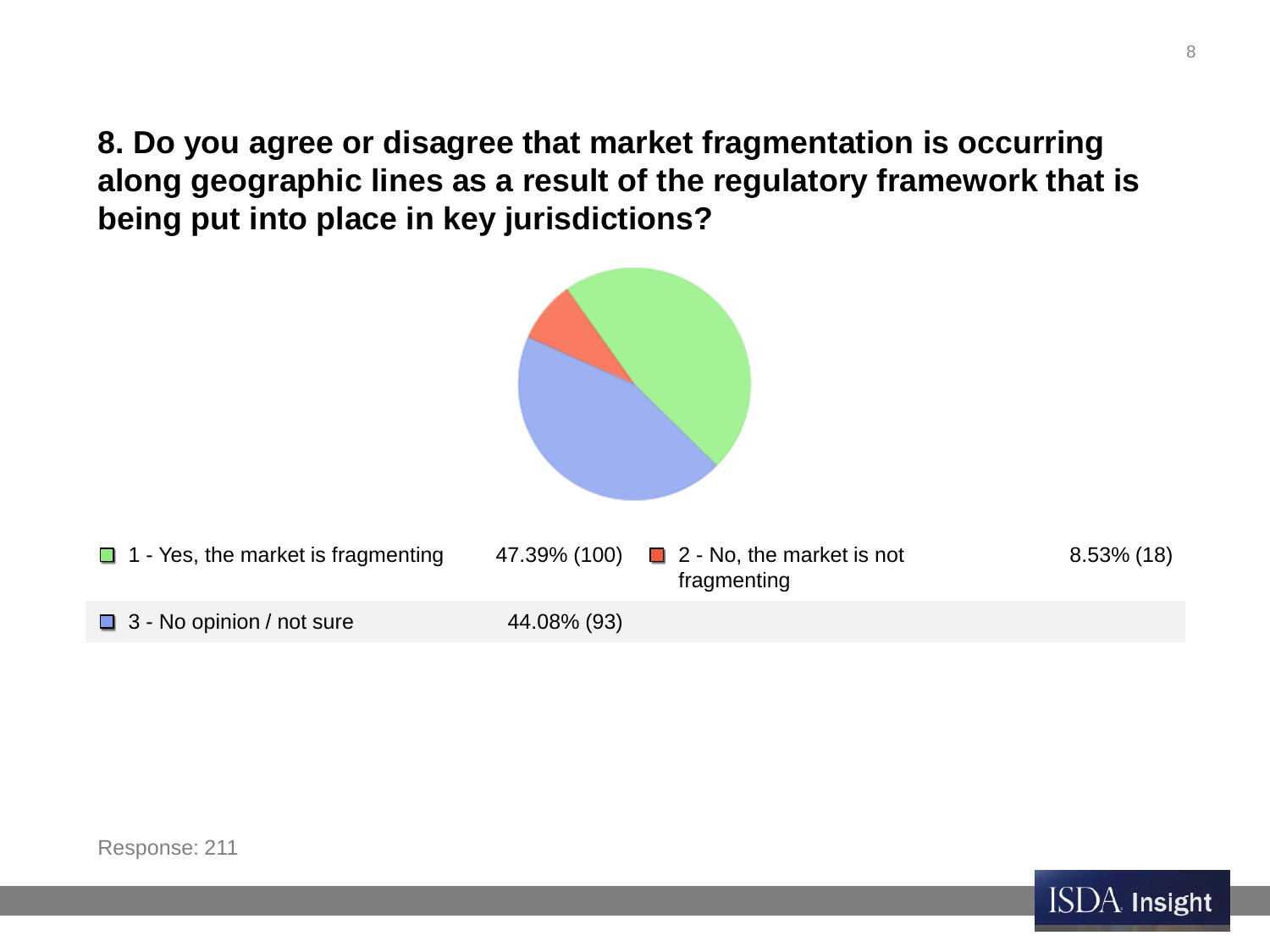# **9. If you believe that market fragmentation is occurring, then what impact, if any, is it having on your firm's ability to manage risk?**



| $\Box$ 1 - Strong negative impact |           | 5.1% (5) $\Box$ 2 - Negative impact    | 56.12% (55)  |
|-----------------------------------|-----------|----------------------------------------|--------------|
| $\Box$ 3 - No impact              |           | 36.73% (36) $\Box$ 4 - Positive impact | $2.04\%$ (2) |
| $\Box$ 5 - Strong positive impact | $0\%$ (0) |                                        |              |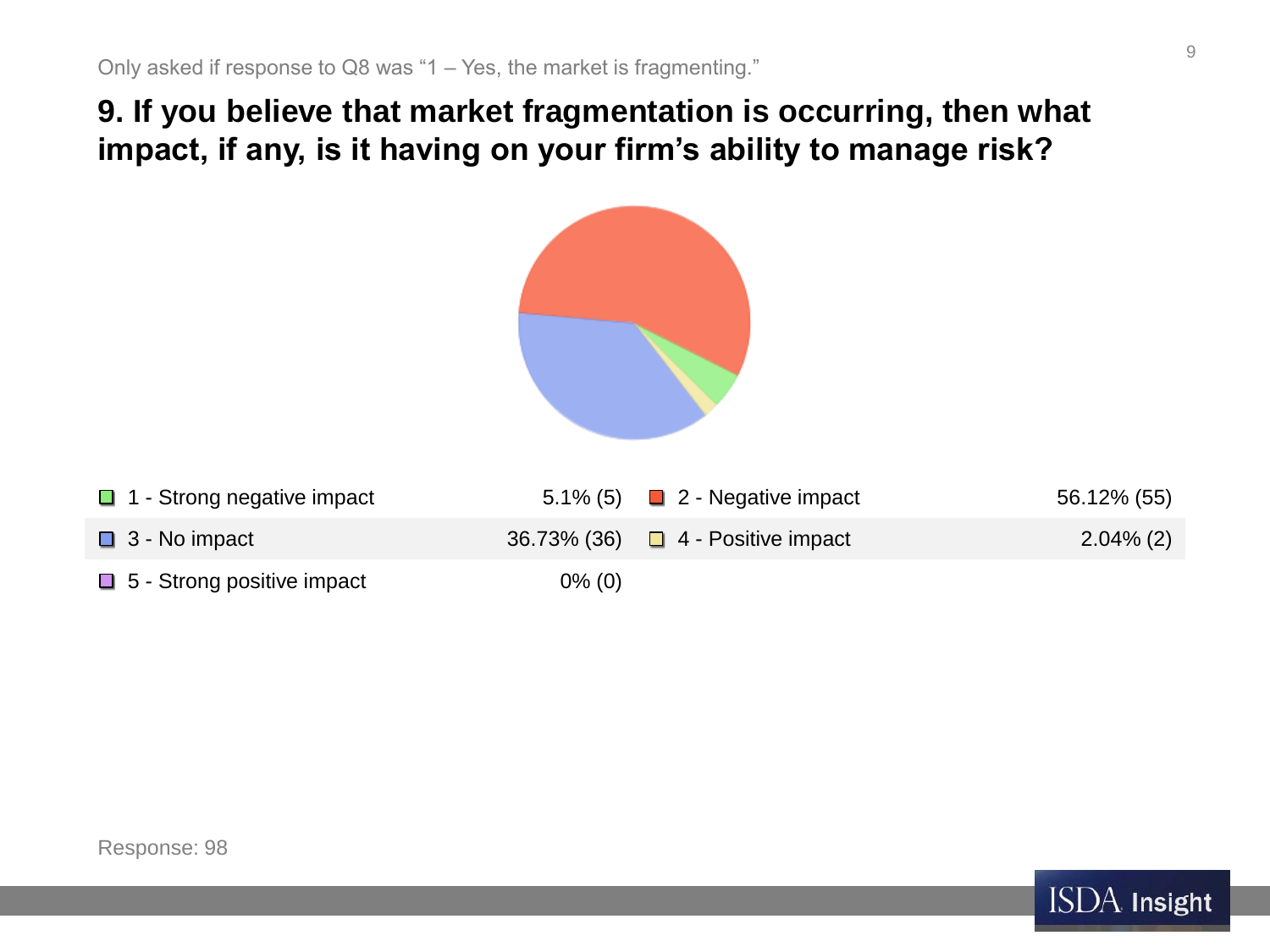**10. If you believe that market fragmentation is occurring, then what impact, if any, is it having on how and with whom you will trade (please select all that apply)?**



- $\Box$  1 As a non-US company/subsidiary, I want to avoid trading with US counterparties
- **□ 3 As a non-European** company/subsidiary, I want to avoid trading with European counterparties
- $\Box$  5 As a non-Asian company/subsidiary, I want to avoid trading with Asian counterparties

48.68% (37) ■ 2 - As a non-US company/subsidiary. the location of my US counterparty makes no difference 19.74% (15) 32.89% (25)  $\Box$  4 - As a non-European company/subsidiary, the location of my European counterparty makes no difference 21.05% (16) 15.79% (12)  $\Box$  6 - As a non-Asian company/ subsidiary, the location of my Asian counterparty makes no difference 11.84% (9)

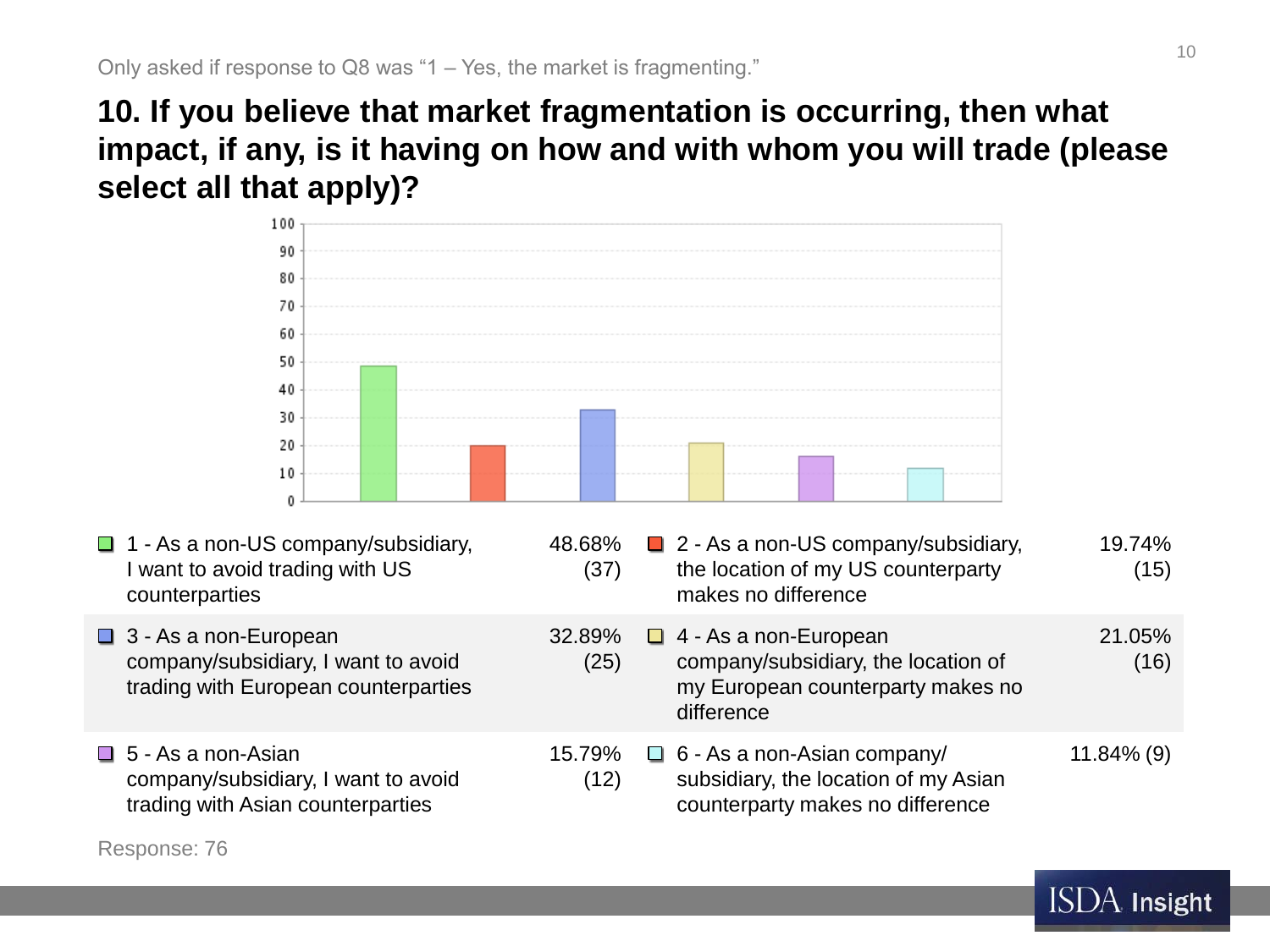**11. If you believe that market fragmentation is occurring, then what impact, if any, is it having on the cost of OTC derivatives?**



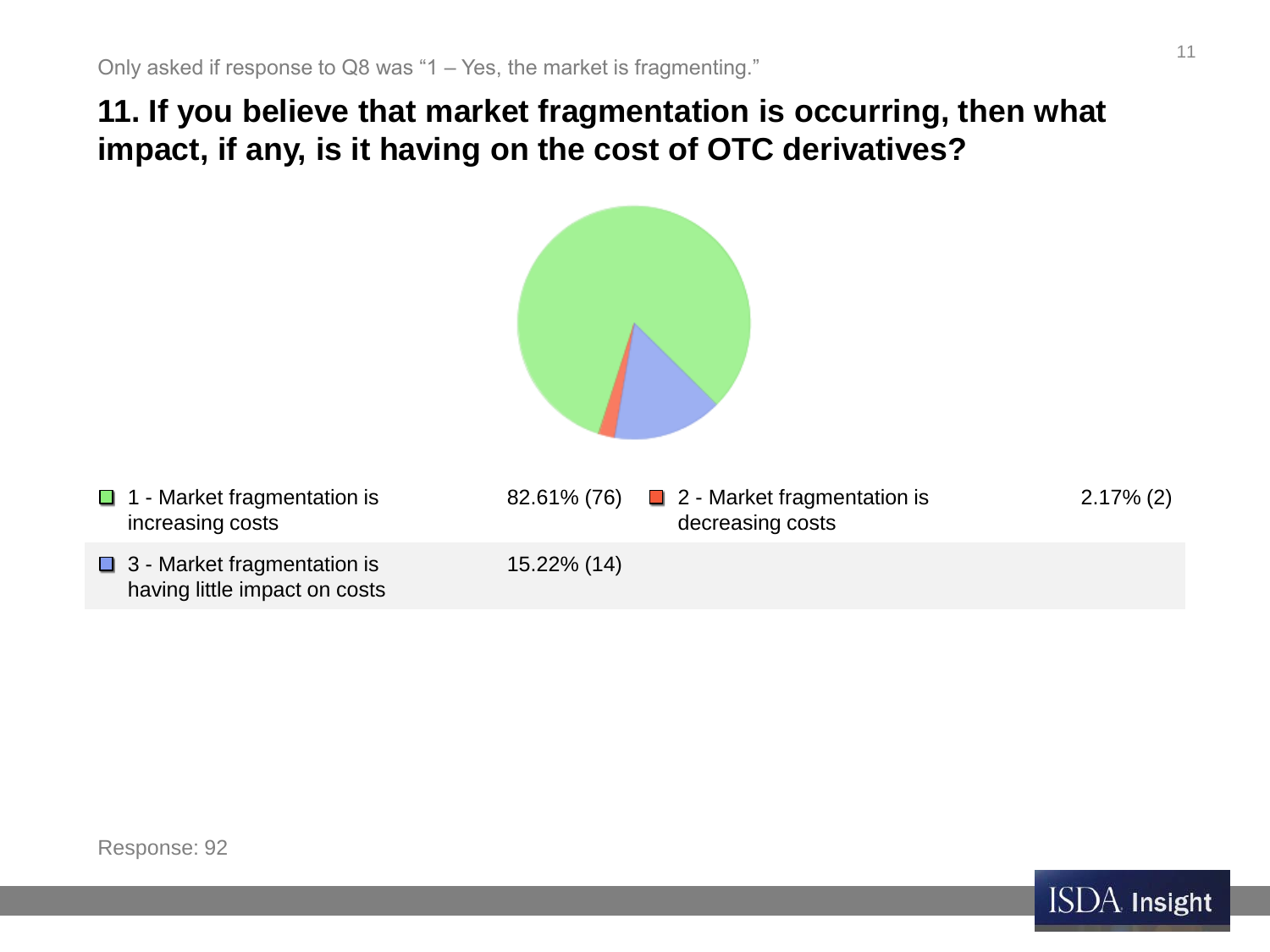**12. How many user agreements have you signed with US-based swap execution facilities (SEFs) to date?**



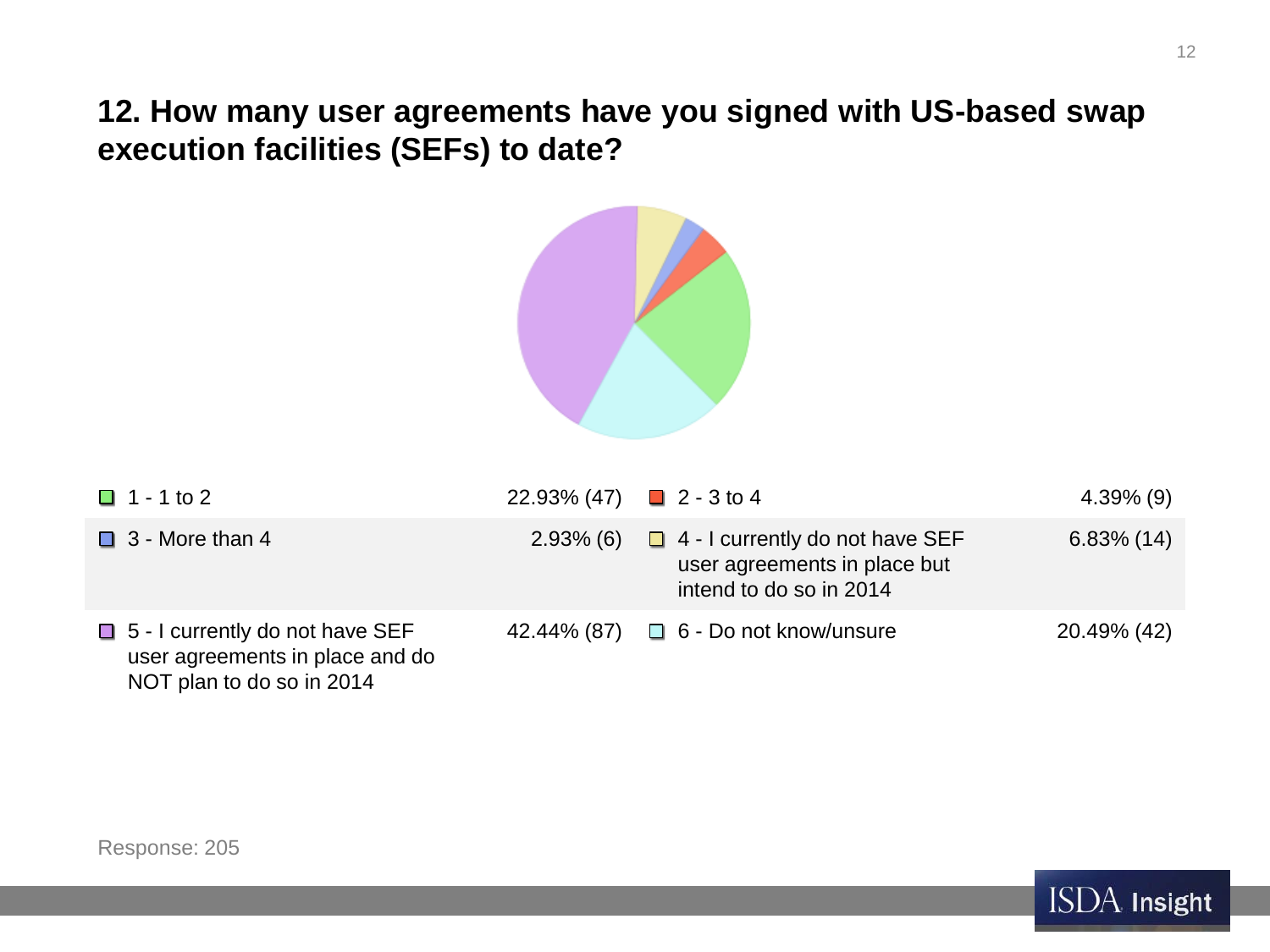# **13. How many of the SEFs that you currently have or plan to sign agreements with have you previously been doing business with?**





13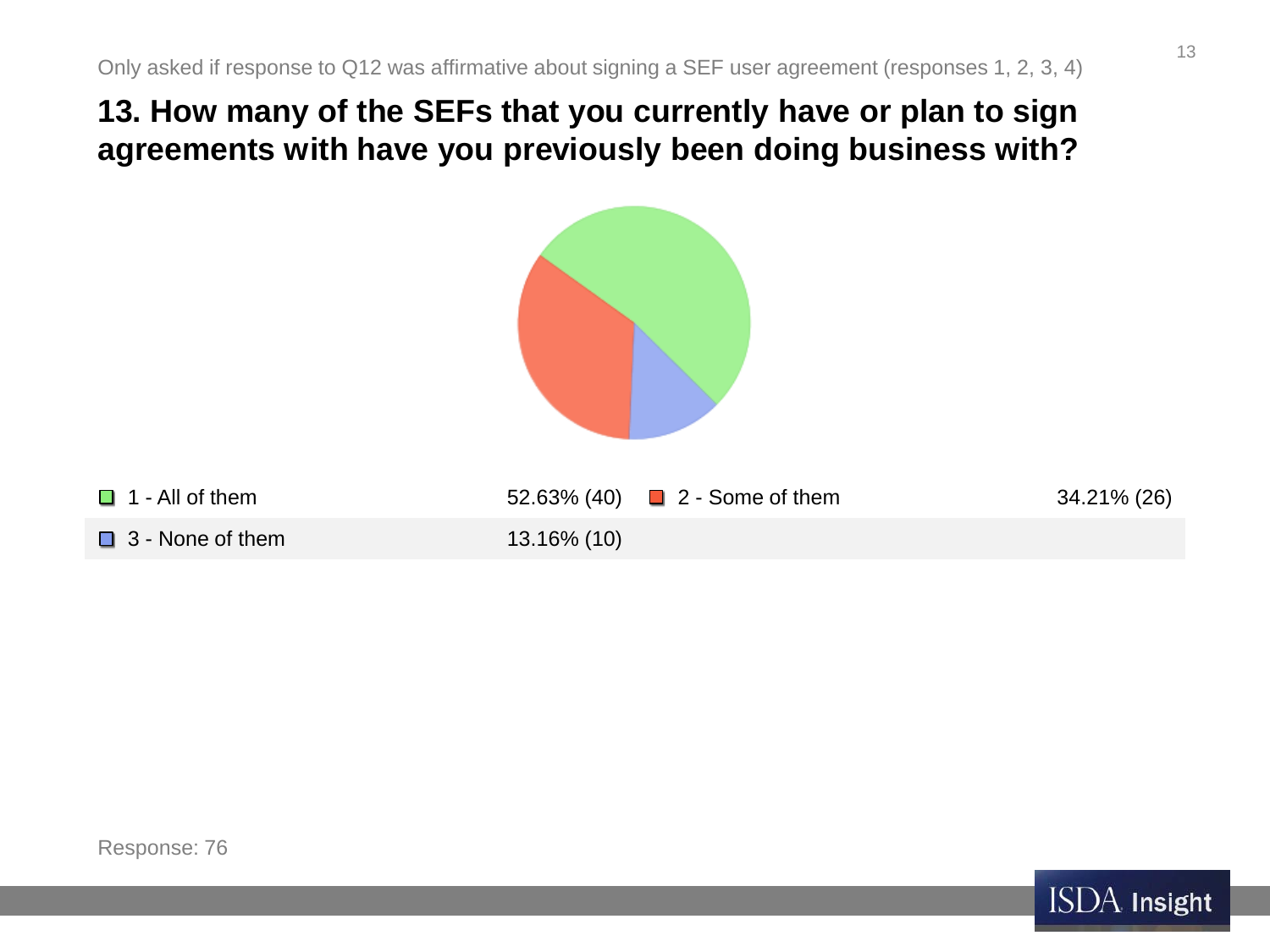### **14. When you trade on a SEF, will you prefer to use the Request for Quote (RFQ) or Central Limit Order Book (CLOB) functionality?**

| □ 1 - Request for Quote (RFQ) | 38.16% (29) | 2 - Central Limit Order Book<br>(CLOB) | $1.32\%$ (1) |
|-------------------------------|-------------|----------------------------------------|--------------|
| $\Box$ 3 - Both               | 19.74% (15) | $\Box$ 4 - Do not know/unsure          | 40.79% (31)  |

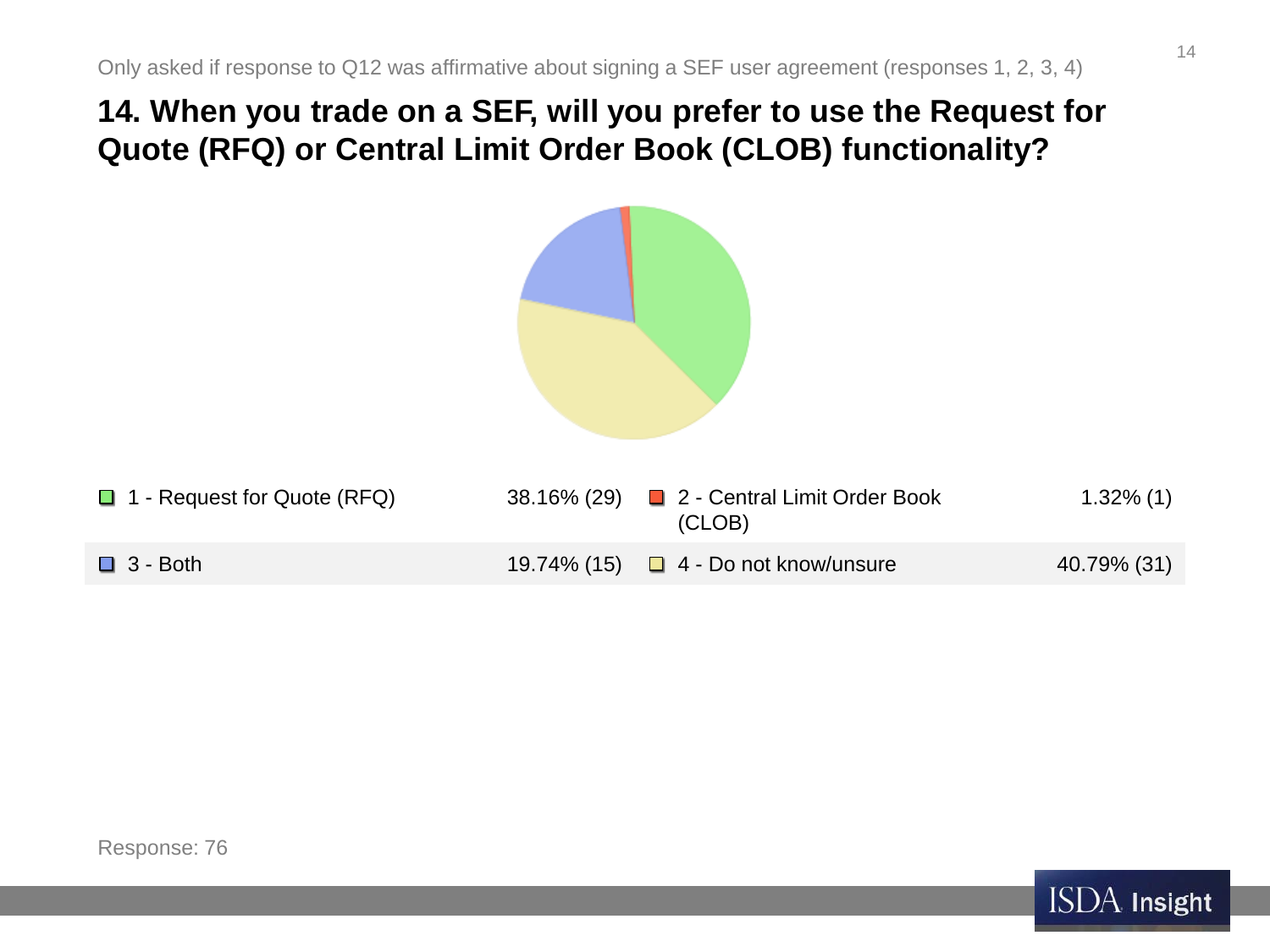# **15. If you have been trading on a SEF exclusively via RFQ, are you also planning to integrate the CLOB in 2014?**



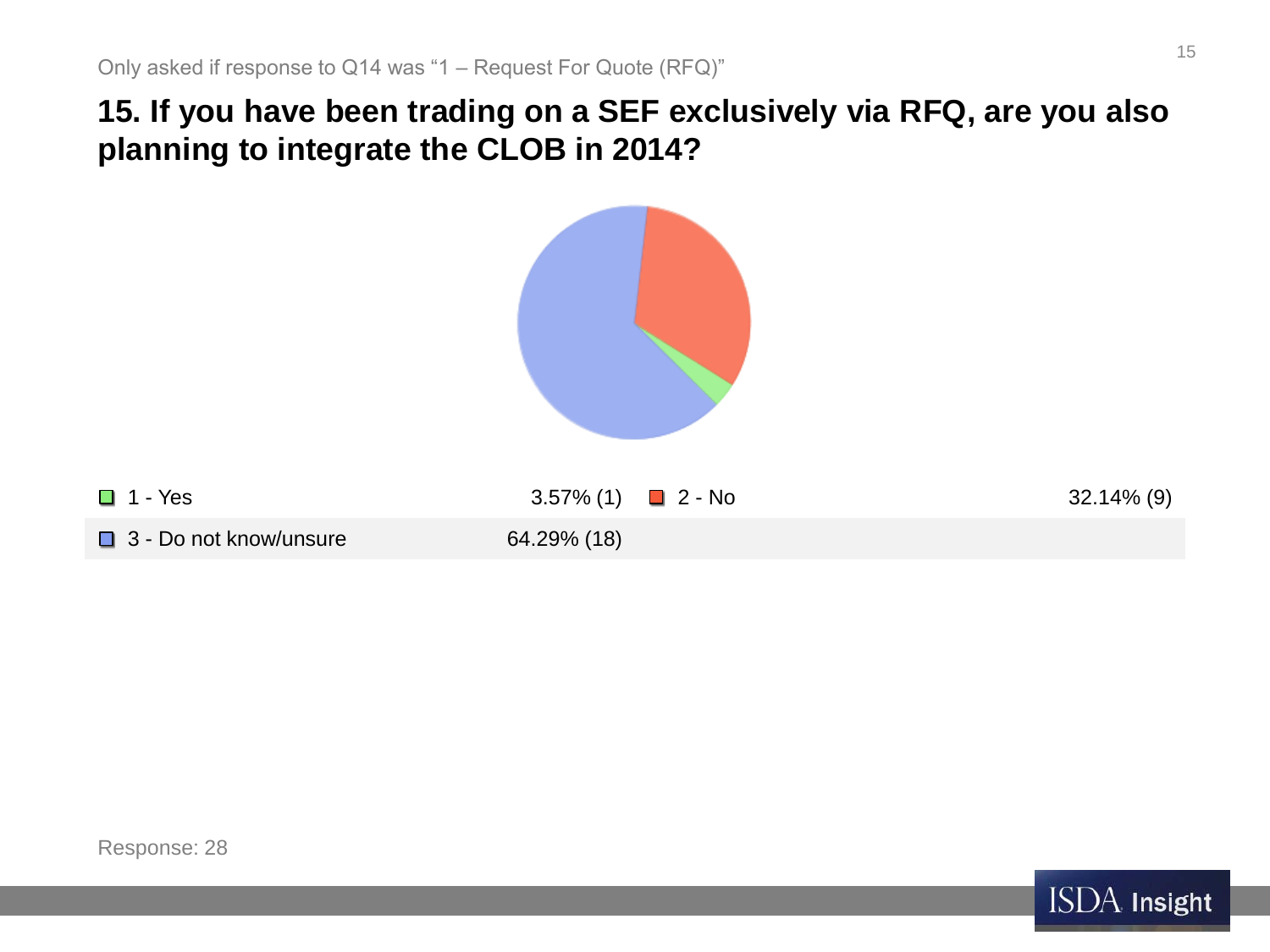**16. How important are OTC derivatives (whether cleared or noncleared) to your firm's risk management strategy?**





16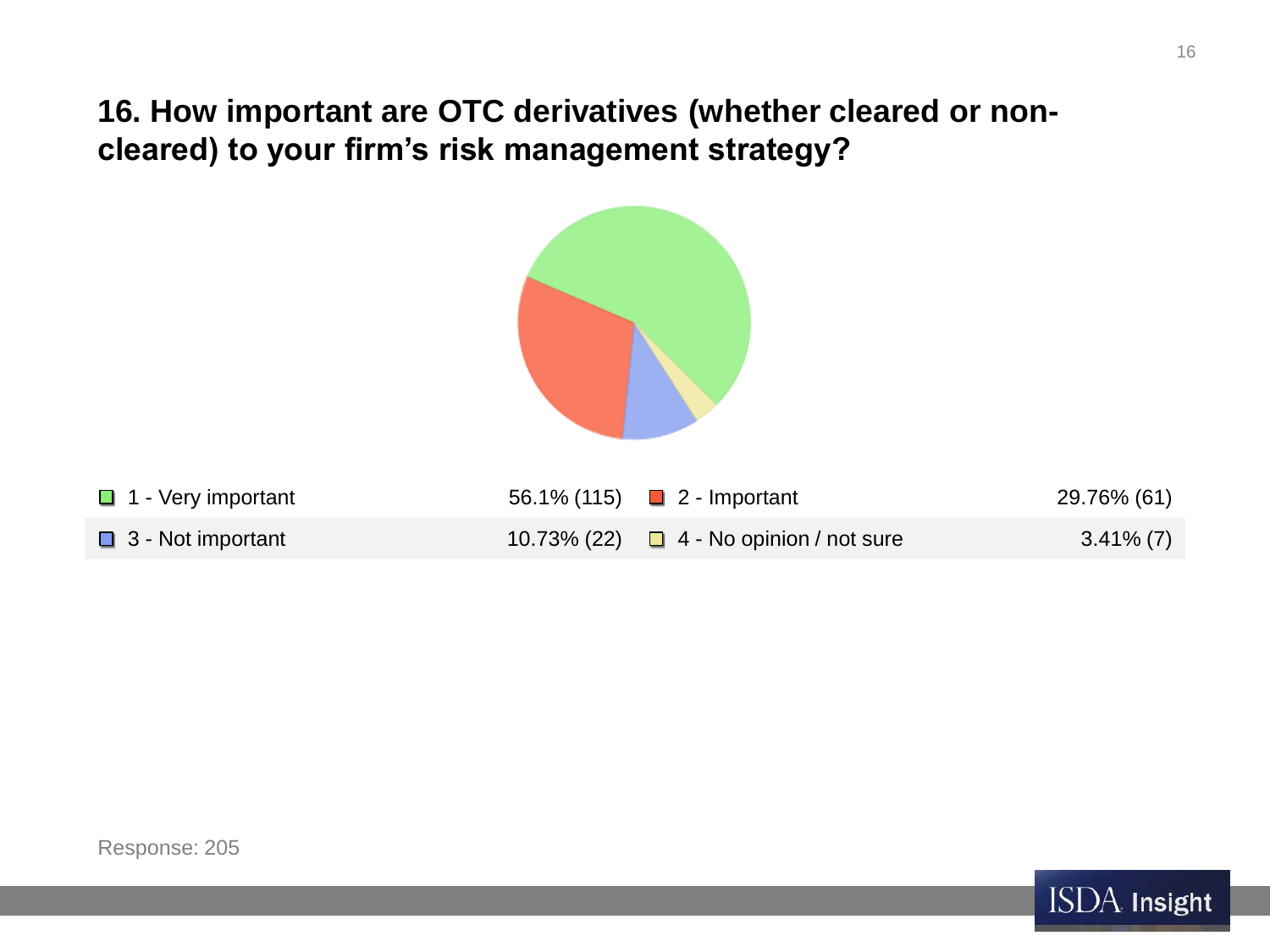**17. Looking out over the second quarter of 2014, do you expect that your firm's use of OTC derivatives (whether cleared or non-cleared) will increase, decrease or stay the same compared to the previous three months?**



| $\Box$ 1 - Increase      | 14.78% (30) ■ 2 - Decrease                    | 13.79% (28) |
|--------------------------|-----------------------------------------------|-------------|
| $\Box$ 3 - Stay the same | 64.04% (130) $\Box$ 4 - No opinion / not sure | 7.39% (15)  |

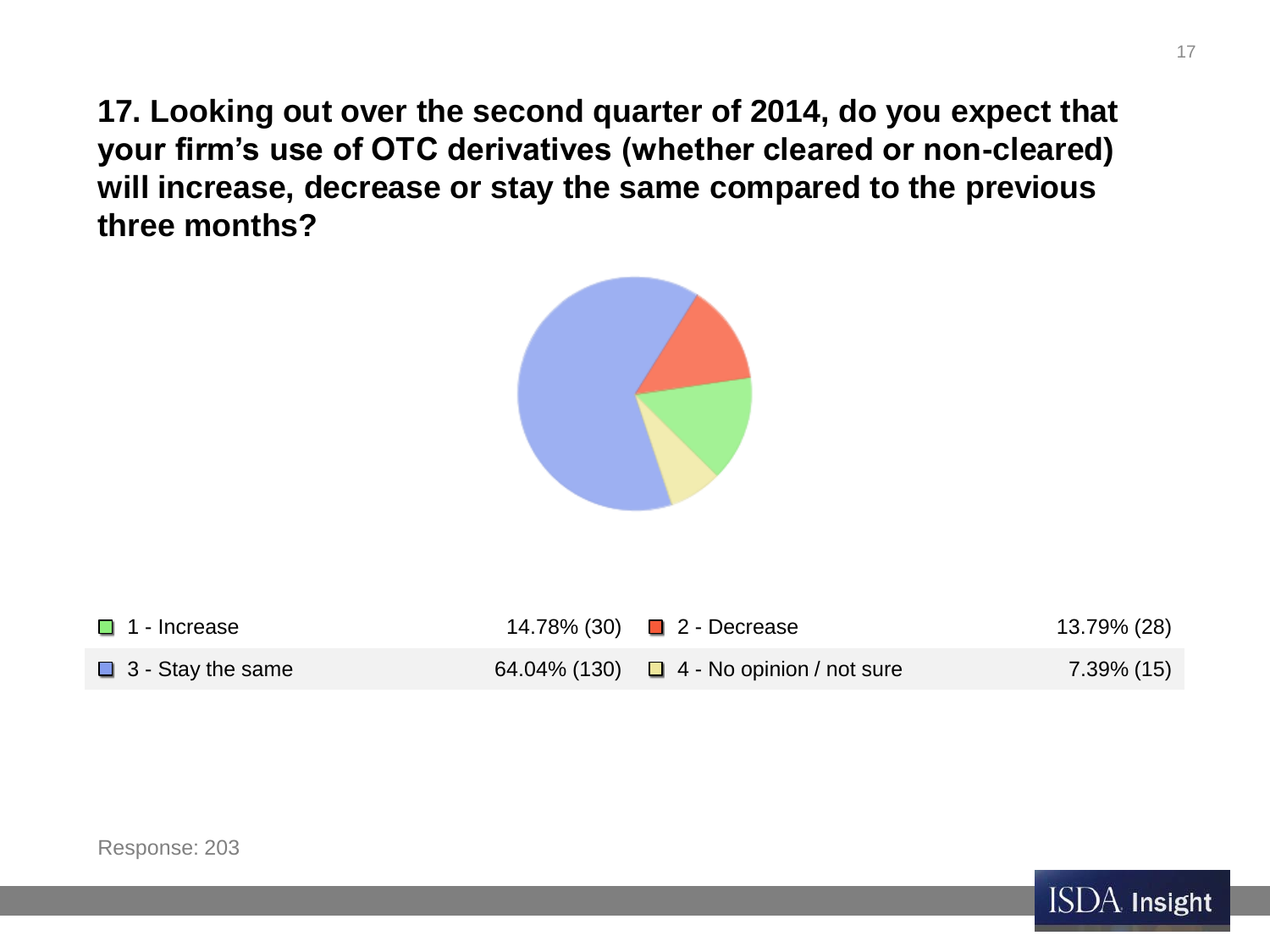# **18. What is the main regional factor you expect will increase your firm's usage of OTC derivatives over the second quarter of 2014?**